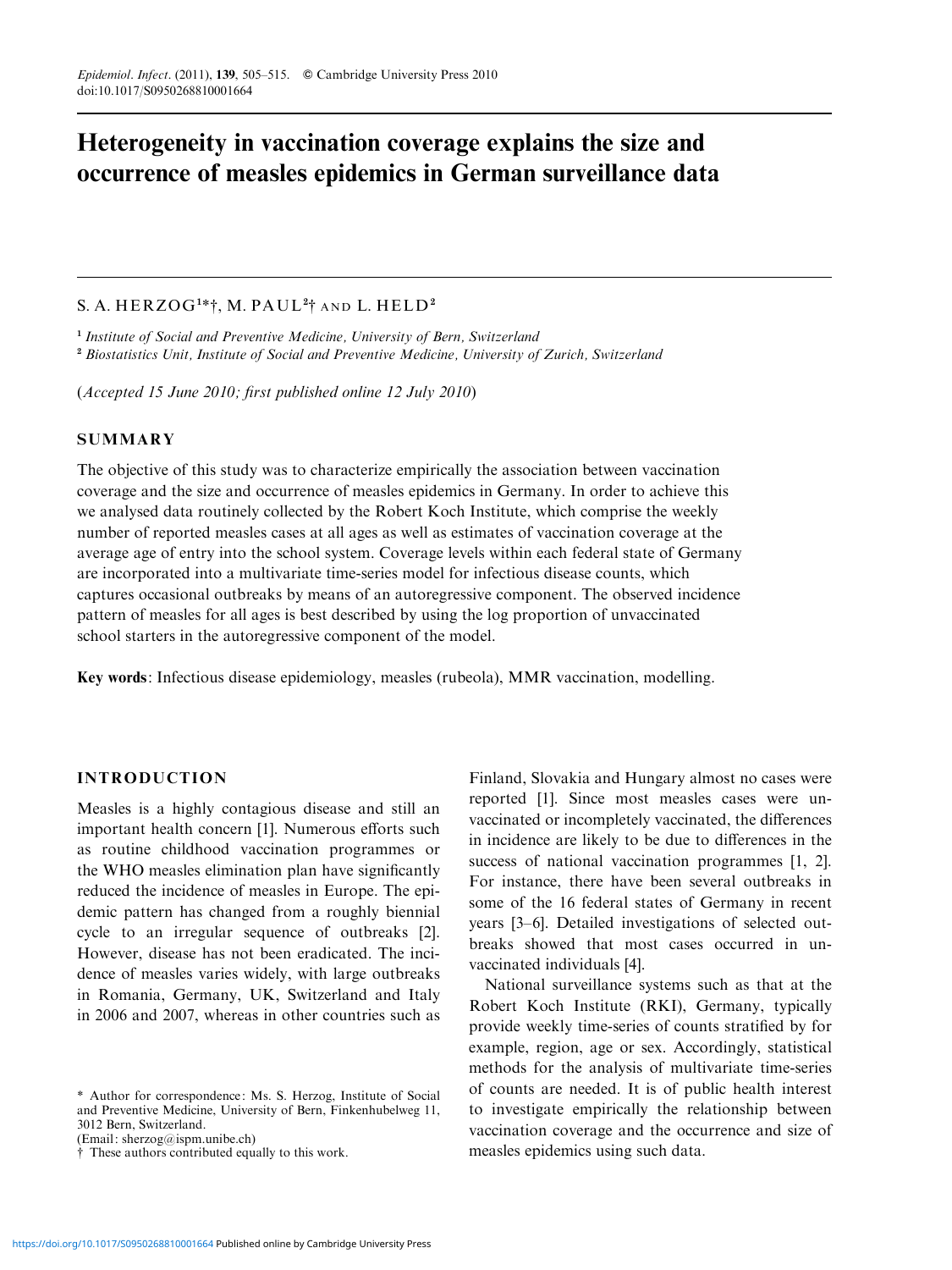Cummings et al. [7] used a linear model to analyse the sum of measles cases over 5 years in several provinces of Cameroon, including vaccination coverage among other covariates. However, the time-series aspect was not considered. Multivariate time-series methods for counts of infectious diseases have only recently been developed and applied to epidemiological data. However, these models are not able to cope with occasional large outbreaks. For instance, Frank et al. [8] investigated the association between human infection with Shiga toxin-producing Escherichia coli (STEC) and cattle density based on German notification data. A Bayesian Poisson regression model was used to analyse the weekly number of cases in each age group and district of Germany. The model accounted for temporal and seasonal trends, spatial variation and cattle density as explanatory factors. No large STEC gastroenteritis outbreaks occurred in the time period considered. Hens et al. [9] modelled the yearly, age-stratified incidence of hepatitis B in Bulgaria using a log-additive Poisson model, where age and time were modelled as non-parametric functions. The impact of vaccination was taken into account by including indicators for various immunization programmes as covariates. The log-additive Poisson model chosen was justified since the data contained no outbreaks.

If there are outbreaks in the data, a more realistic formulation for (multivariate) time-series of infectious disease counts has been suggested by Held et al. [10]. The model decomposes the disease incidence into two additive components. One component represents an autoregression on past counts which allows for temporal dependence beyond regular patterns, i.e. epidemic behaviour. The other component accounts for regular, endemic behaviour. However, this method did not consider the inclusion of covariates.

The aim of this paper is to investigate the association between vaccination coverage and the size and occurrence of measles epidemics. We first describe the data about measles incidence [11] and vaccination coverage [12] in Germany obtained from the RKI. The approach of Held et al. [10] is extended to allow for the inclusion of covariates and applied to the measles data using vaccination coverage as an explanatory variable. Different formulations of the proposed model are compared based on Akaike's Information Criterion (AIC [13]). A simulation study is performed in order to further investigate the ability of AIC to identify the underlying true model.

# DATA

#### Measles incidence

In Germany, introduction of the measles vaccine had reduced the incidence of measles to a historical low of 0. 2 cases/100 000 inhabitants in 2004 [3], before the disease re-emerged due to outbreaks in a few regions. We used measles surveillance data from Germany for the years 2005–2007, which contain weekly counts of cases for all ages in all 16 federal states reported to the RKI [11]. Figure 1 shows the notified measles cases in the years 2005–2007 for six selected federal states to illustrate the different incidence patterns. Large outbreaks occurred in Hesse and Bavaria in 2005 [3], in North Rhine-Westphalia in 2006 [4] and in North Rhine-Westphalia and Bavaria in 2007 [5]. The majority of cases  $({\sim}80\%)$  occurred in children and adolescents. About 12% occurred in infants aged <2 years. This pattern was very similar in all three years considered. A brief summary of the number of reported cases in each state is shown in Table 1 together with population numbers at 31 December 2006 obtained from the Federal Statistical Office of Germany [14].

## Measles-mumps-rubella (MMR) vaccination

Coverage levels of the combined MMR vaccine were derived from vaccination cards presented at medical examinations, which are conducted by local health authorities at school entry [12]. Records include information about receipt of the first and second doses of MMR, but no information about dates or age of the child at vaccination. Age at school entry ranges between states from 4 to 7 years [15], therefore the information collected typically refers to vaccinations received 3–5 years previously [16].

The estimated coverage data do not include any information from children who did not present a vaccination card on the day of the medical examination (5–13% of children attending the school entry examination in different states). This is likely to overestimate true coverage, because the vaccination status of children with vaccination cards is generally more complete than in those without a card [4, 17]. However, there are no national data about the degree of overestimation. We made an assumption, which was used in a previous German study [18], that for each dose, the percentage of children without a vaccination card, 'non-card holders' was half that of 'card holders'. We applied this adjustment to all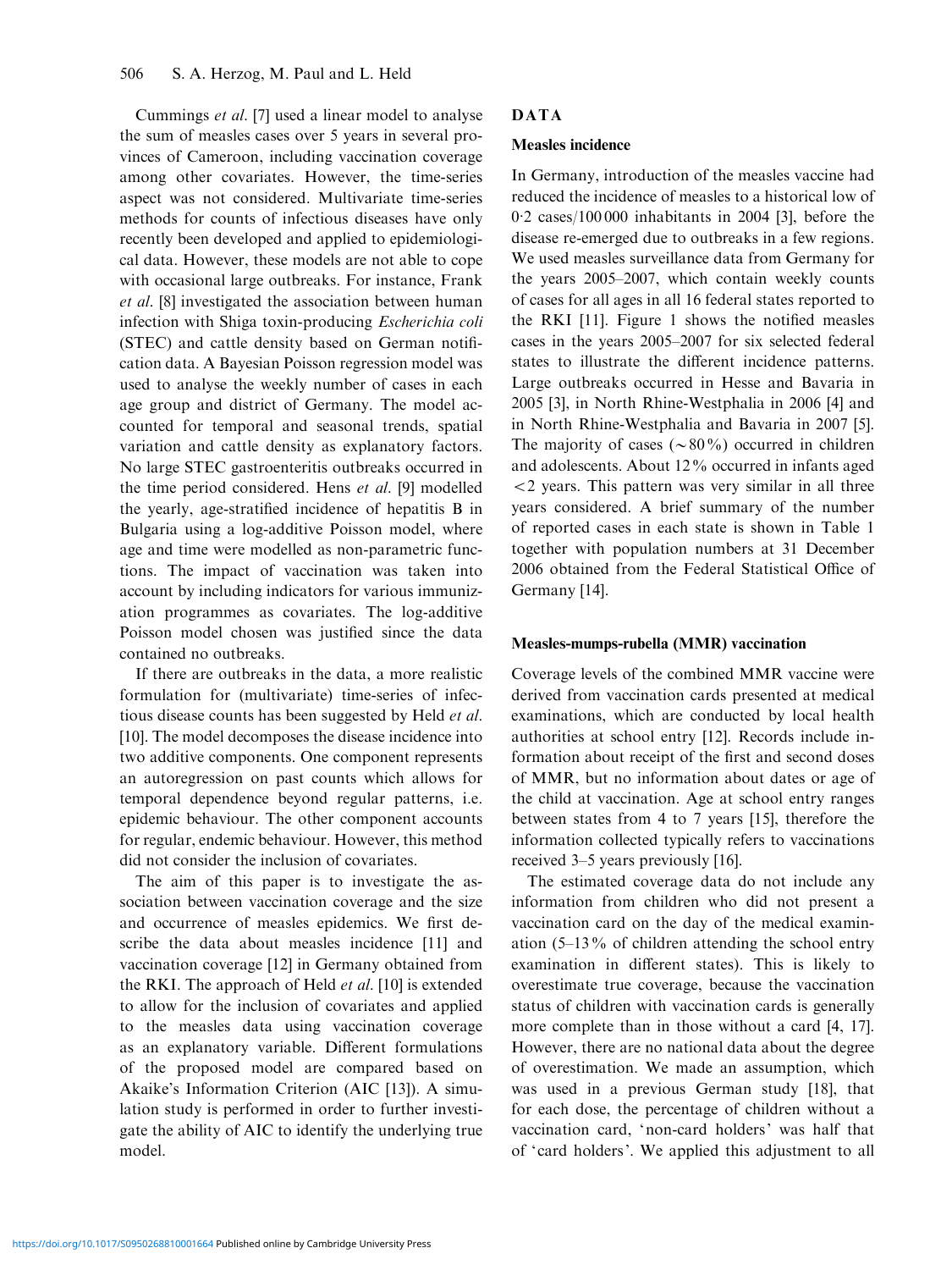

Fig. 1. Number of weekly measles cases in selected German federal states for the years 2005–2007. Note that the y-axis is not the same for all states.

analyses and conducted a sensitivity analysis to examine the robustness of the assumption.

Coverage levels for both the first and the second dose were higher in the new, re-established states in East Germany (Brandenburg, Mecklenburg-Western Pomerania, Saxony, Saxony-Anhalt, Thuringia) than in West Germany (Table 1). This might reflect continuing adherence to different childhood vaccination policies before re-unification [15, 19]. Immunization is voluntary in Germany now, but it was mandatory in the former German Democratic Republic.

#### METHODS

To investigate a possible association between the occurrence of measles epidemics and MMR vaccination coverage, we first examined the correlation between the number of observed cases in a region and regionspecific vaccination coverage. One possibility is to apply the variance-stabilizing transformation for Poisson counts [20], i.e. taking the square root of cases, before estimating the empirical correlation coefficient which might improve the goodness of the corresponding confidence intervals. An alternative approach, based on a Poisson regression model [21, 22], assumes that the sum of cases in region

i, aggregated over all three years, has mean

$$
\mu_i = \exp(\alpha + \beta x_i),\tag{1}
$$

where  $x_i$  denotes the coverage in state *i*. For example, to adjust for regionally varying population numbers, the right hand side of equation (1) can be multiplied by an offset  $n_i$ . Conclusions about the effect  $\beta$  of the covariate  $x_i$  in equation (1) remain the same when considering the weekly number of cases instead of the sum of cases, assuming that the weekly counts are independent. However, a multivariate time-series analysis of counts is able to incorporate autocorrelation and provides many more possibilities compared to the analysis of temporally aggregated data.

In the following,  $y_{i,t}$  denotes the number of cases of a specific disease in a defined geographical region  $i=1, ..., I$  at time  $t=1, ..., T$ . A fundamental assumption of a Poisson regression model is that the response variables  $y_{i,t}$  are independent given the covariates. Thus the above model is not suited for the analysis of the measles data as the weekly counts are clearly dependent. Regular temporal dependence can easily be accounted for by including covariates for long-term or seasonal trends in the model. For instance, seasonal variation can be modelled parametrically using a superposition of harmonic waves [10, 23] or non-parametrically [9, 24]. However, such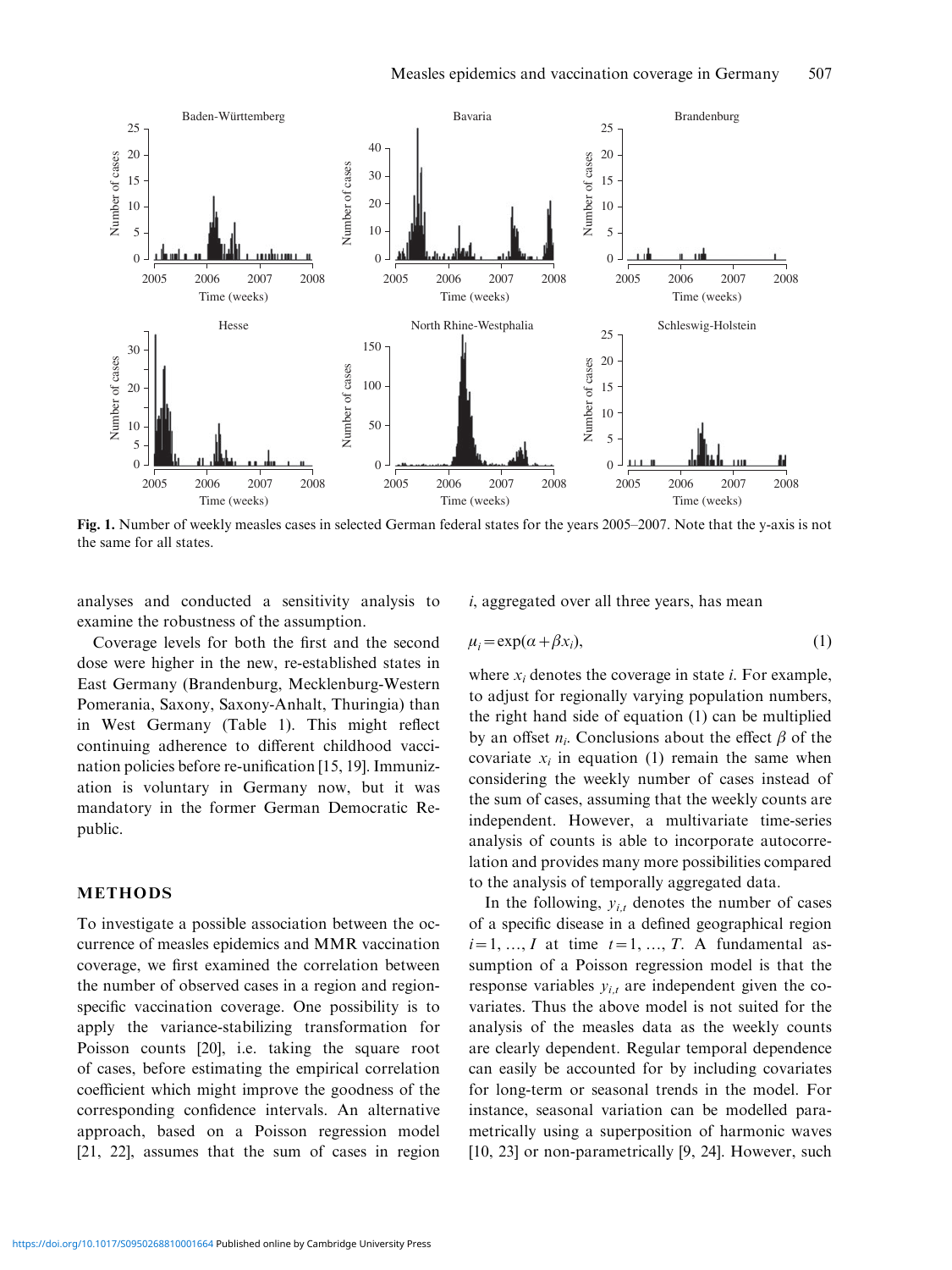|                                    |               | Measles cases  |          | Coverage $(\% )$ |          |                            |
|------------------------------------|---------------|----------------|----------|------------------|----------|----------------------------|
| <b>State</b>                       | Population    | Max.           | Sum      | 1st dose         | 2nd dose | Presented<br>cards $(\% )$ |
| Baden-Württemberg (BW)             | 10 738 753    | 12             | 162      | 93.7             | 78.7     | 92.1                       |
| Bavaria (BY)                       | 12492658      | 47             | 606      | 91.7             | 75.7     | 93.4                       |
| Bremen (HB)                        | 663979        | 1              | 4        | 94.6             | 76.9     | 86.9                       |
| Hamburg (HH)                       | 1754182       | 3              | 29       | 93.9             | 84.0     | 91.7                       |
| Hesse (HE)                         | 6075359       | 34             | 336      | 94.8             | 81.2     | 92.4                       |
| Lower Saxony (NI)                  | 7982685       | 12             | 144      | 95.4             | 81.6     | 91.2                       |
| North Rhine-Westphalia (NW)        | 18028745      | 165            | 2036     | 95.2             | 81.6     | 88.5                       |
| Rhineland-Palatinate (RP)          | 4 0 5 2 8 6 0 | 9              | 85       | 94.9             | 80.8     | 91.4                       |
| Saarland (SL)                      | 1043167       | $\mathbf{0}$   | $\theta$ | 95.2             | 85.6     | $91-1$                     |
| Schleswig-Holstein (SH)            | 2834254       | 8              | 89       | 94.7             | 83.6     | 89.8                       |
| Berlin (BE)                        | 3404037       | 8              | 104      | 93.8             | 83.6     | 91.9                       |
| Brandenburg (BB)                   | 2547772       | $\overline{c}$ | 18       | 97.1             | 89.8     | 93.5                       |
| Mecklenburg-Western Pomerania (MV) | 1693754       |                | 4        | 97.5             | 91.6     | 92.1                       |
| Saxony (SN)                        | 4 2 4 9 7 7 4 | 2              | 18       | 97.3             | 85.0     | 93.9                       |
| Saxony-Anhalt (ST)                 | 2441787       | $\overline{c}$ | 12       | 97.7             | 89.8     | 92.6                       |
| Thuringia (TH)                     | 2 3 1 1 1 4 0 | 3              | 8        | 97.4             | 88.3     | 94.6                       |

Table 1. Measles cases and estimated vaccination coverage in the 16 federal states of Germany

Population estimated at 31 December 2006; maximum and total number of weekly measles cases from week 1, 2005 to week 52, 2007; coverage at school entry for the first and second dose of MMR vaccine in 2006 estimated from children presenting vaccination cards at school entry examinations; percentage of children with a vaccination card.

a model may still not adequately capture occasional outbreaks typical for infectious diseases.

A natural way to incorporate temporal dependence beyond seasonal variation is to consider the number of past cases as additional explanatory variables in the model. Held et al. [10] suggest a Poisson regression model with an identity link, where the (conditional) mean  $\mu_{i,t}$  of  $y_{i,t}$  is additively decomposed into two parts

$$
\mu_{i,t} = \lambda y_{i,t-1} + \nu_{i,t}.\tag{2}
$$

The first part with conditional rate  $\lambda y_{i,t-1}$  is called the 'epidemic' component and the second part with rate  $v_{i,t}$  the 'endemic' component. The former component captures occasional (epidemic) outbreaks whereas the latter describes regular (endemic) patterns.

To include region-specific covariate information, we allow the autoregressive parameter  $\lambda$  in equation (2) to vary across regions, i.e. we switch notation from  $\lambda$  to  $\lambda_i$  and model  $\lambda_i$  as a function of these covariates. Furthermore, covariates can also be considered in the other component  $v_{i,t}$ . Note that the conditional mean  $\mu_{i,t}$  needs to be non-negative. This can be ensured by modelling both  $\lambda_i$  and  $\nu_{i,t}$  on a log-scale.

Our first model (type A) assumes that the coverage levels in all states,  $x_i$ , enter into the epidemic component and the model is given by

$$
\log(\lambda_i) = \beta_0 + \beta_1 x_i,\tag{3}
$$

$$
\log(v_{i,t}) = \alpha_0 + \{ \gamma \sin(2\pi t/f) + \delta \cos(2\pi t/f) \} + \log(n_i),
$$
\n(4)

where  $\beta_0$  is an intercept and  $\beta_1$  quantifies the influence of vaccination coverage. The parameter  $\alpha_0$  denotes the intercept of the endemic component and the offset  $log(n_i)$  represents population fractions, computed from Table 1. The terms in curly brackets in equation (4) are used to model seasonal variation. The number of data points per season is denoted by f. For instance, for a season of 1 year and weekly data  $f=52$ . For ease of interpretation, the seasonal terms can be written equivalently as a sine wave with amplitude A describing the magnitude, and phase difference  $\varphi$  describing the onset of the seasonal pattern [23]. In the second model, the term  $\beta_1 x_i$  is omitted in equation (3) and the coverage levels  $x_i$  are included instead in the endemic component with coefficient  $\alpha_1$ . Altogether, the model (type B) is given by

$$
\log(\lambda_i) = \beta_0,\tag{5}
$$

$$
\log(v_{i,t}) = \alpha_0 + \alpha_1 x_i + \{\gamma \sin(2\pi t/f) + \delta \cos(2\pi t/f)\}\
$$
  
+ 
$$
\log(n_i).
$$
 (6)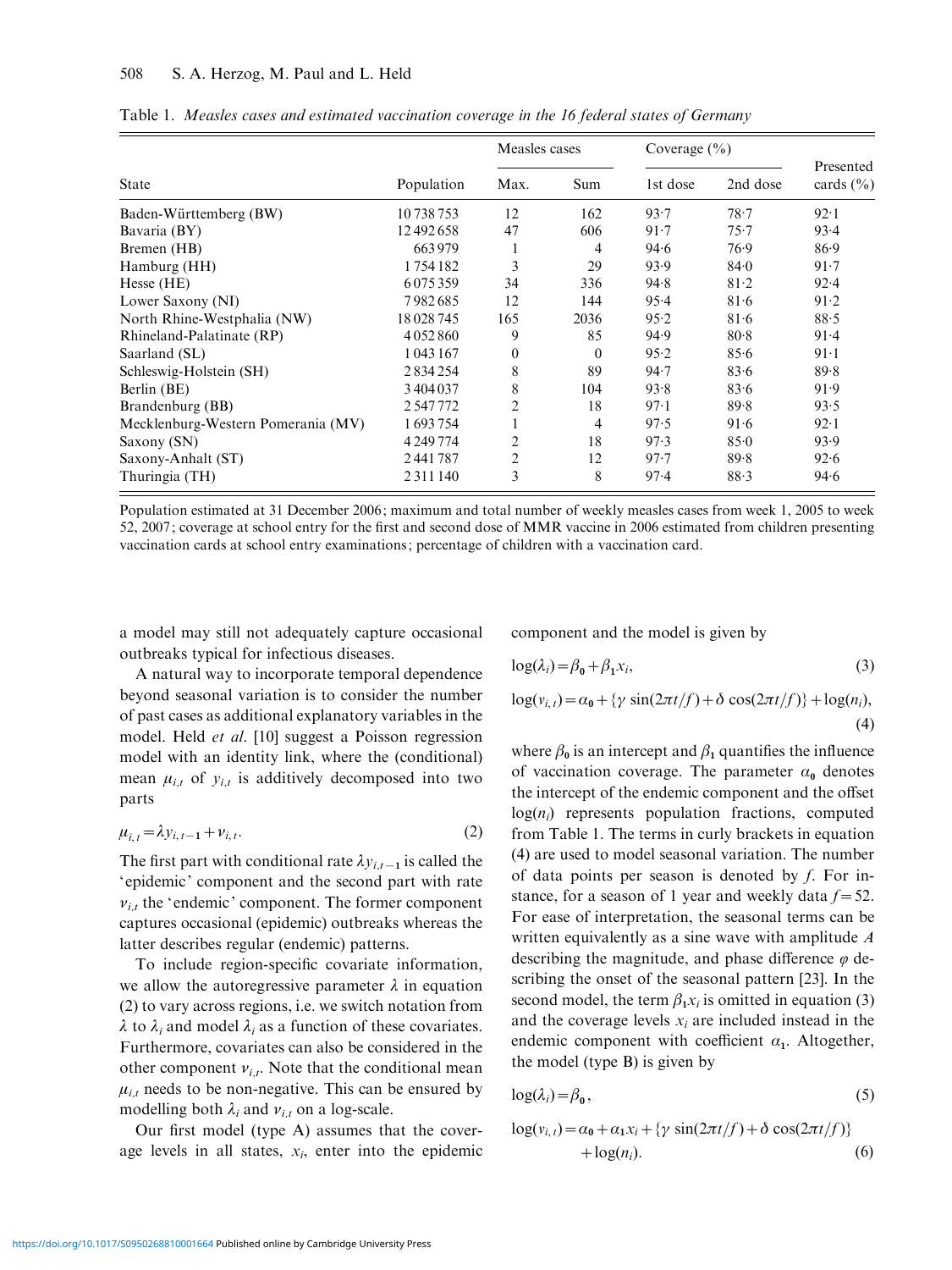|                                             | Adjusted vaccination coverage |                                        |                    |                                        |  |  |  |
|---------------------------------------------|-------------------------------|----------------------------------------|--------------------|----------------------------------------|--|--|--|
|                                             | 1st dose                      |                                        | 2nd dose           |                                        |  |  |  |
|                                             |                               | 95 % CI                                |                    | 95 % CI                                |  |  |  |
| Sum of cases<br>Square root of sum of cases | $-0.34$<br>$-0.44$            | $-0.71$ to $0.19$<br>$-0.77$ to $0.07$ | $-0.34$<br>$-0.48$ | $-0.72$ to $0.19$<br>$-0.79$ to $0.02$ |  |  |  |

Table 2. Estimated Pearson's correlation coefficient, r, with 95% confidence intervals

To investigate the impact of the explanatory variable, we also consider a model of type C, given by equations (4) and (5), where no covariate is included. Additionally, a standard log-linear Poisson regression model without the autoregressive component is fitted (model D).

For the model of type A we use the log proportion of unvaccinated school starters as explanatory variable  $x_i$  in equation (3) in accordance with the mass action principle [25]. This principle assumes that the rate of disease spread is proportional to the product of the density of susceptibles (unvaccinated school starters) multiplied by the density of infected individuals (reported cases). Taking the logarithm of the proportion of unvaccinated school starters produces the multiplicative relation (model  $A_0$ ). Similarly, the log proportion of all school starters who received at most one dose of MMR vaccine is used as an explanatory variable. We used the same covariates in the model of type B.

Maximum likelihood (ML) estimates of parameters and standard errors (S.E.) are obtained by numerically maximizing the respective Poisson log-likelihood. Standard software for linear Poisson regression cannot be used because of the nonlinearity of the parameters. Therefore, the quasi-Newton BFGS method implemented in the R [26] function optim is used for optimization. The fitting procedure and the measles data are integrated in the R package surveillance ([27]; http://surveillance.r-forge.r-project.org). Note that models involving more than one covariate, timevarying covariates or additional seasonal terms at higher frequencies [28] can also be fitted with this function in surveillance.

The models investigated in the Results section are compared based on the model choice AIC criterion. We were particularly interested in the ability of AIC to distinguish between the model types A and B. In order to investigate this we conducted a simulation study (see Appendix).

## RESULTS

The sum of cases over the years 2005–2007 in each state is negatively correlated with coverage for both the first and second dose of MMR vaccine (Table 2). Absolute correlation increases slightly when taking the square root of cases. However, the statistical evidence for correlation is weak, since the upper 95% confidence limits are always positive.

We describe here an analysis of the multivariate time-series of counts to further investigate the measles incidence patterns. The generation time [25] for measles, i.e. the average time between the onset of symptoms in one case and the onset of symptoms in a second case directly infected by the first, is about 10 days [25, 29]. We therefore aggregate measles cases in successive bi-weekly periods to better reflect this characteristic time-scale [30, 31]. AIC is used as a model choice criterion. The simulation study, discussed in detail in the Appendix, showed that this criterion is suitable for the comparison of the different model formulations.

The results of the analysis of the bi-weekly aggregated measles data are summarized in Table 3. All considered models contain an overall intercept  $\alpha_0$ , a seasonal term and population fractions  $n_i$  as offset. The last two models in the table contain no covariates. When including only an intercept in the epidemic component (model C), the fit improves substantially compared to a model without autoregression (model D). The ML estimate of  $\lambda = \exp(\beta_0)$ is quite high,  $\hat{\lambda} = 0.85$  (s.e.  $= 0.02$ ), which indicates a strong dependence on the number of counts at the previous time point after adjustment for seasonal effects. Consequently, the use of a Poisson regression model (without autoregression) seems inappropriate for these data. Indeed, the series of deviance residuals obtained from model D showed considerable autocorrelation compared with model C, which showed almost no autocorrelation.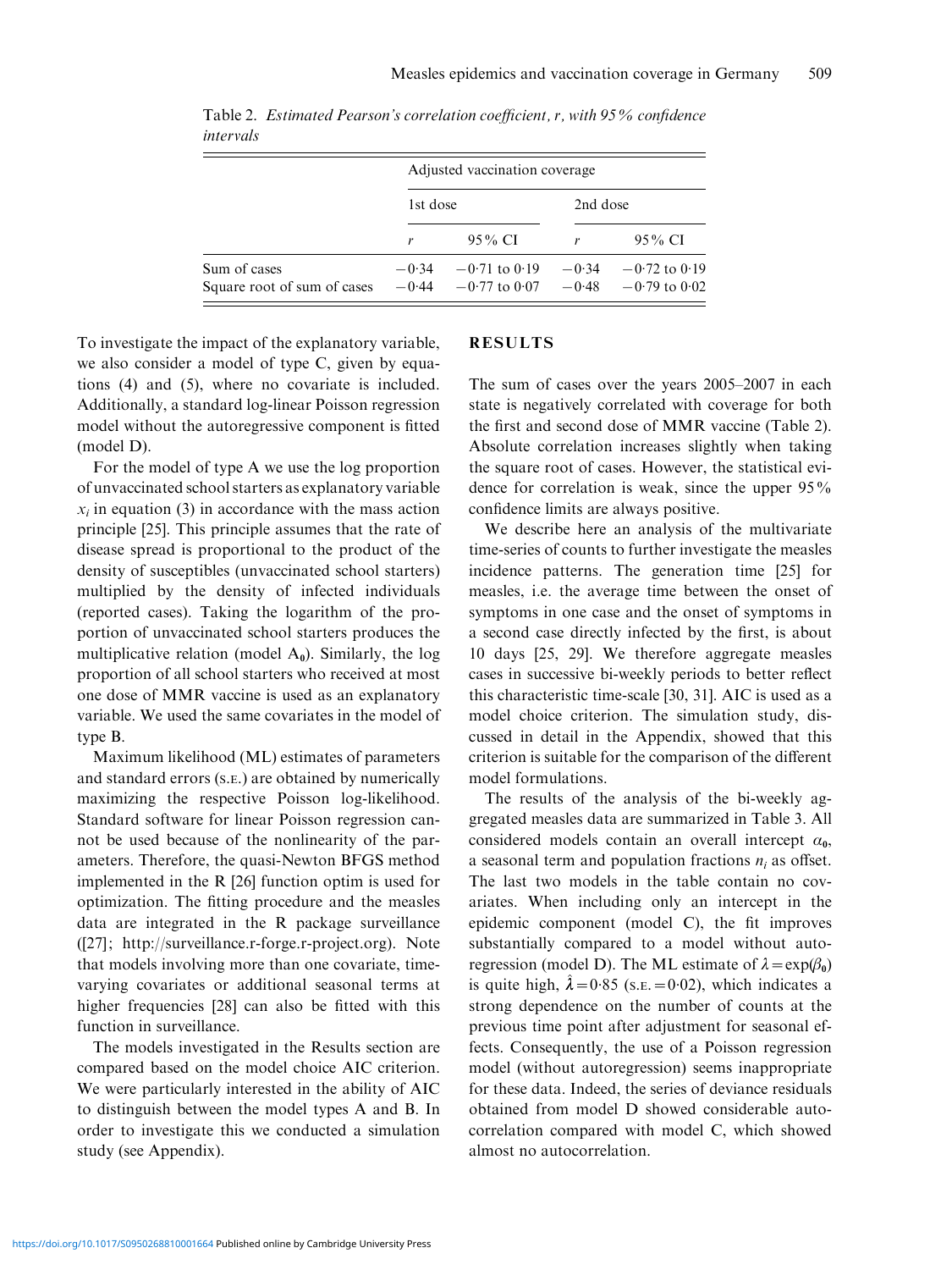|                |                                                |                |                | Epidemic component                                                           |                                       | Endemic component |                                 |            |                  |  |
|----------------|------------------------------------------------|----------------|----------------|------------------------------------------------------------------------------|---------------------------------------|-------------------|---------------------------------|------------|------------------|--|
| Model          | log(L)                                         | p              | AIC            | $\beta_0$ (S.E.)                                                             | $\beta_1$ (s.e.)<br>$\alpha_0$ (S.E.) |                   | $\alpha_1$ (S.E.)               | $A$ (s.e.) | $\varphi$ (S.E.) |  |
|                | Log proportion of unvaccinated school starters |                |                |                                                                              |                                       |                   |                                 |            |                  |  |
| $A_0$          | $-1778.1$                                      | 5              | $3566 \cdot 1$ | 3.01(0.52)                                                                   | 1.38(0.23)                            | 1.78(0.06)        |                                 | 0.66(0.08) | $-0.10(0.12)$    |  |
| $B_0$          | $-1783-4$                                      | .5             |                | $3576.8 - 0.17(0.02)$                                                        |                                       | 5.43(0.69)        | 1.52(0.29)                      | 0.73(0.09) | $-0.10(0.39)$    |  |
|                |                                                |                |                | Log proportion of school starters who received at most 1 dose of MMR vaccine |                                       |                   |                                 |            |                  |  |
| $A_1$          | $-1787-1$                                      | 5              | $3584 \cdot 1$ | 1.34(0.31)                                                                   | 1.02(0.21)                            | 1.76(0.06)        |                                 | 0.65(0.08) | $-0.08(0.13)$    |  |
| B <sub>1</sub> | $-1790-7$                                      | 5              |                | $3591.4 - 0.17(0.02)$                                                        |                                       | 3.59(0.45)        | 1.17(0.29)                      | 0.71(0.09) | $-0.09(0.41)$    |  |
| No covariates  |                                                |                |                |                                                                              |                                       |                   |                                 |            |                  |  |
| C              | $-1799.4$                                      | $\overline{4}$ |                | $3606.8 - 0.16(0.02)$                                                        |                                       | 1.76(0.06)        |                                 | 0.66(0.08) | $-0.06(0.12)$    |  |
| D              | $-5213.9$                                      | 3              | 10433.8        |                                                                              |                                       | 3.25(0.03)        | $\overbrace{\qquad \qquad }^{}$ | 1.65(0.04) | $-0.52(0.02)$    |  |

Table 3. Analysis of bi-weekly aggregated measles data

The log-likelihood is denoted by  $log(L)$ ; p is the number of parameters and Akaike's Information Criterion  $(AIC) = -2log(L) + 2p$ ; lower AIC values indicate better fit. The parameters  $\beta_0$  and  $\alpha_0$  denote intercepts;  $\beta_1$  and  $\alpha_1$  denote the effect of the covariate; A and  $\varphi$  denote the amplitude and onset of the seasonal pattern. The standard error is denoted by s.e.



Fig. 2. Estimated autoregressive parameters  $\hat{\lambda}_i$  and corresponding 95% confidence intervals for models  $A_0$  ( $\bullet$ ) and  $A_1$  ( $\times$ ). For comparison, the horizontal line denotes the estimated parameter  $\hat{\lambda}$  for model C without covariates with the dashed lines representing the corresponding 95% confidence intervals. For definition of state abbreviations see Table 1.

In the next step, we investigated the impact of the inclusion of vaccination coverage in either the epidemic or endemic component compared to model C. Inclusion of the log proportion of unvaccinated school starters in the epidemic component (model  $A_0$ ) leads to a considerably better fit.

The effect of the covariate  $\beta_1$  in model A<sub>0</sub> is clearly significant  $(P < 0.0001)$ . Note that the estimated coefficients in the endemic component remain similar as in model C while the autoregressive parameter now varies across states. Inclusion of the covariate into the endemic component (model  $B_0$ ) also improves the fit compared to model C but is worse compared to model  $A_0$  according to AIC.

The above conclusions also hold when including the log proportion of school starters with at most one dose of MMR vaccine (models  $A_1$ ,  $B_1$ ). However, the model fit is considerably worse in terms of AIC. All results in Table 3 are based on the assumption that the coverage levels of the non-card holders are half those of card holders (adjustment factor 0. 5). We tried several adjustment factors to investigate the robustness of our results. The ranking of the models according to AIC does not change for an adjustment factor <0.6. With regard to AIC an adjustment factor of 0. 2 yields the best fit.

Figure 2 shows the estimated parameters  $\lambda_i$  and corresponding 95% confidence intervals for models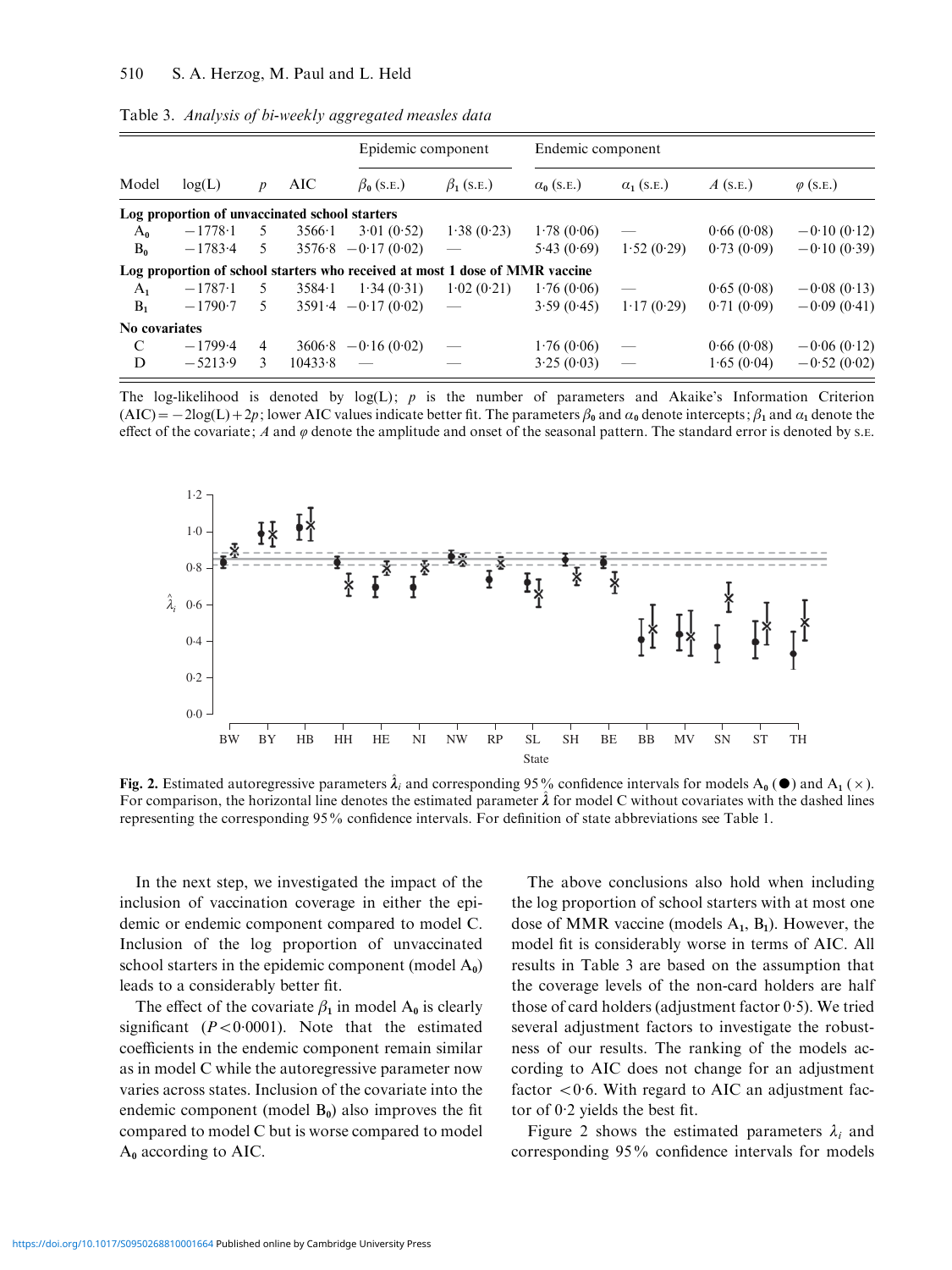

Fig. 3. Fitted mean for model  $A_0$ , which includes the log proportion of unvaccinated school starters as covariate in the epidemic component, in selected states.

 $A_0$  and  $A_1$  for each state. There is considerable heterogeneity across states. The ML estimates for the five states in East Germany are markedly lower than estimates for the remaining states. Vaccination coverage is considerably higher in these states. Note that model  $A_0$  which includes the log proportion of unvaccinated school starters in the epidemic component performs better in terms of AIC than a model with the original (untransformed) proportion.

The analysis of the multivariate time-series of measles surveillance counts showed that there is an association between vaccination coverage and the occurrence and size of measles epidemics within states, with model  $A_0$  fitting best. Figure 3 shows the fitted number of cases, decomposed into endemic and epidemic components, for this model in three of the states shown in Figure 1 for illustrative purposes. The estimated mean is clearly dominated by the epidemic component.

#### DISCUSSION

We observed a significant association between estimated vaccination coverage at school entry and the overall incidence of measles in the federal states of Germany (Table 3). The inclusion of the log proportion of unvaccinated school starters in the epidemic component of the model is the most suitable formulation to describe the occurrence and size of measles epidemics. This is plausible since the proportion of unvaccinated school starters acts as a proxy for the population of susceptibles, and the number of cases at a future time point depends on the

number of infectious cases in the present as well as on the number of individuals susceptible to infection.

A strength of the proposed model is the decomposition of the disease incidence into an endemic and an epidemic component. Compared to a standard loglinear Poisson regression model our formulation is able to account for occasional outbreaks by including an autoregressive component. This is particularly important for the analysis of highly infectious diseases such as measles. In addition, information about vaccination coverage was included to cope with regional heterogeneity.

There are some limitations to this study. The RKI also provides estimates of vaccination coverage at school entry for children aged 4–7 for the years 2005 and 2007. However, the measles data comprise cases of all ages. Thus, changes in age-specific vaccination coverage may lead to shifts in the age distribution of the number of cases, but it will be impossible to discern such shifts from age-aggregated surveillance data. In addition, there is uncertainty about the true vaccination status, when obtained from school entry examinations. Hence small changes in coverage levels in successive years are not expected to be particularly meaningful. Therefore, we used only data for 2006 as an approximate measure of the overall immunization status in each state in all age groups.

We were aware that vaccination coverage was probably overestimated because vaccination uptake in school starters who presented vaccination cards is assumed to be higher [12]. Roughly 10% of school starters did not present vaccination cards and coverage for them is unknown. To assess the sensitivity of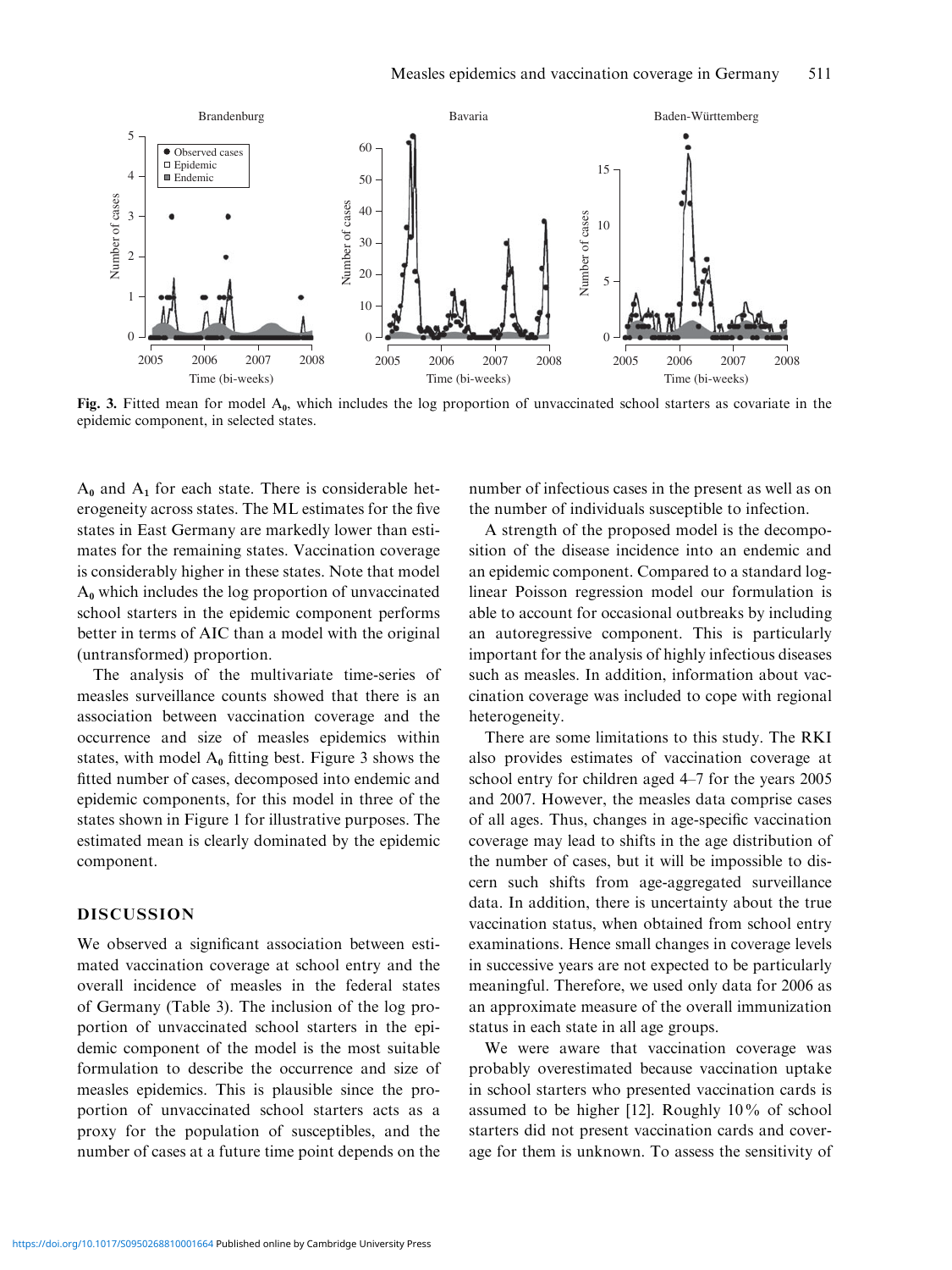the assumed coverage for those without cards (0. 5 times that of card holders) we considered values ranging from the same coverage as children who presented cards (corresponding to 1) to all children who did not present cards being unvaccinated (corresponding to 0). In terms of AIC, model B where the covariate is included in the endemic component is not very sensitive with regard to the assumed coverage. In contrast, the AIC for model A where the covariate is included in the epidemic component changes considerably. When coverage for non-card holders is  $>0.6$  times that of card holders, model B is preferred.

Wichmann et al. [4] investigated a local outbreak in a school in Duisburg (North Rhine-Westphalia) in 2006. They estimated that receipt of one dose of MMR in the  $22\%$  without cards was  $75\%$  (significantly lower than the coverage of 95% in students with vaccination cards). This corresponds to a coverage level for non-card holders around 0. 8 times that of card holders. However, this investigation involved only one school and no information about uncertainty around the estimated 75% coverage was given. The results are probably not generalizable to data at state level in this study. According to AIC, the measles data in our study are best described assuming coverage in non-card holders of 0. 2 times that of card holders and using a model in which the proportion of unvaccinated school starters is incorporated in the epidemic component of the model.

To investigate the ability of AIC to identify the correct type of the model, we conducted a simulation study (Appendix). We used a simple model, comparable to the model of type A, where vaccination coverage influences the epidemic component. The simulation study showed that AIC identifies the true underlying model as long as the influence of vaccination coverage is strong or non-existent.

The proposed model approach allows us to consider infectious disease counts with several time-varying covariates. If quarterly, age-specific vaccination coverage was available, it could also be investigated whether vaccination-related trends in age-specific incidence [32] are observable using such notification data. Another interesting aspect would be to investigate the behaviour of the model where vaccination coverage is simultaneously included as an explanatory variable in both components. In this case, attention should be paid to potential issues related to multicollinearity or identifiability of parameter estimates.

Table 4. *Population sizes*  $(N_i)$  and corresponding vaccination coverage levels  $(x_i)$  used in the simulation study

| Region State  |              | $N_i$                            | $n_i$ | $\mathcal{X}_i$ | $log(1-x_i)$ |
|---------------|--------------|----------------------------------|-------|-----------------|--------------|
|               | Bavaria      | $12\,492\,658$ 0.44 0.90 $-2.30$ |       |                 |              |
| $\mathcal{D}$ | Lower Saxony | $7982685$ 0.28 0.85 $-1.90$      |       |                 |              |
| 3             | Saxony       | $4249774$ 0.15 0.85 $-1.90$      |       |                 |              |
|               | Berlin       | $3404037$ 0.12 0.80 $-1.61$      |       |                 |              |

The states used in the simulation study were selected at random. The population fraction is denoted by  $n_i$ .

Table 5. Models for the simulation analysis

| Model | Epidemic component<br>$log(\lambda_i) = \beta_0 +$ | Endemic component<br>$\log(v_i) = \log(n_i) + \alpha_0 +$ |
|-------|----------------------------------------------------|-----------------------------------------------------------|
|       | $\beta_1 \log(1-x_i)$                              |                                                           |
| в     |                                                    | $\alpha_1 \log(1-x_i)$                                    |
|       |                                                    |                                                           |

In order to apply the proposed model to data at a finer spatial resolution we would need more detailed information about vaccination coverage because there are great regional and local differences leading to immunization gaps [6, 15]. For example, coverage levels for one dose of MMR vaccine ranged from 77. 5% to 98% in the 77 health districts of Bavaria at school entry examinations 2005/2006 [33]. At a finer spatial resolution, it might also be necessary to account for spatio-temporal dependence, e.g. due to commuting. This could be done by including the previous number of cases in adjacent regions in the epidemic component [10, 23].

Although the data on measles incidence and vaccination coverage have some limitations, clear associations were observed. The pattern observed in the reported measles cases for all ages is best described by including the log proportion of unvaccinated school starters as an explanatory variable in the autoregressive (epidemic) component of the model.

#### APPENDIX: Simulation study

We investigated whether AIC identifies the correct structure of the model with a simulation study. Multivariate time-series of length  $T=156$  (3 years of weekly data) were simulated based on a model where the number of cases  $y_{i,t}$  in region i at time t is influenced by vaccination coverage as a covariate. Each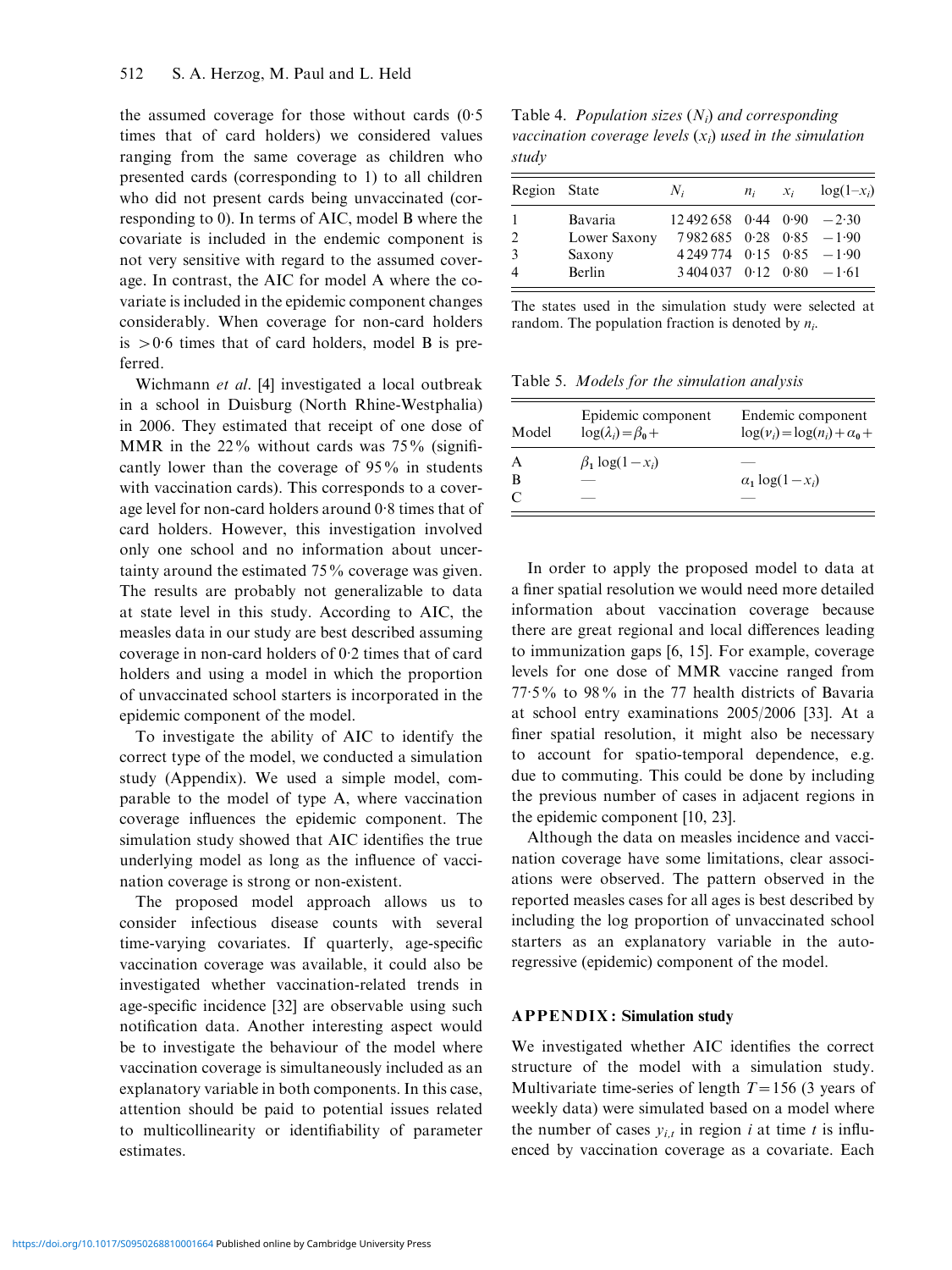| Sim | Fixed parameters  |                 |           |       | Average number of cases |       |       |          | AIC % of model |        |               |
|-----|-------------------|-----------------|-----------|-------|-------------------------|-------|-------|----------|----------------|--------|---------------|
|     | $\mathcal{C}_{0}$ | $\bar{\lambda}$ | $\beta_1$ | Reg 1 | Reg 2                   | Reg 3 | Reg 4 | A        | B              | С      | True<br>model |
|     | $10^{-4}$         | 0.5             | $\theta$  | 3813  | 2296                    | 1201  | 1061  | $10-1$   | 8.8            | $81-1$ | $\mathcal{C}$ |
| 2   | $10^{-4}$         | 0.5             | 0.1       | 3587  | 2613                    | 1332  | 1014  | 26.1     | 19.8           | 54.1   | A             |
| 3   | $10^{-4}$         | 0.5             | 0.5       | 3232  | 2294                    | 1259  | 1246  | 81.9     | $18-1$         | 0.0    | A             |
| 4   | $10^{-4}$         | 0.8             | $\theta$  | 4004  | 2396                    | 1318  | 660   | $10-9$   | $10-6$         | 78.5   | $\mathcal{C}$ |
| 5   | $10^{-4}$         | 0.8             | $0-1$     | 3139  | 2377                    | 1080  | 997   | 48.3     | 22.0           | 29.7   | A             |
| 6   | $10^{-4}$         | 0.8             | 0.5       | 2111  | 2247                    | 1214  | 2162  | 99.3     | 0.7            | 0.0    | A             |
|     | $10^{-5}$         | 0.5             | $\theta$  | 364   | 223                     | 129   | 96    | 12.6     | $12 - 4$       | 75.0   | $\mathcal{C}$ |
| 8   | $10^{-5}$         | 0.5             | 0.1       | 376   | 249                     | 141   | 98    | $14-1$   | $11-6$         | 74.3   | A             |
| 9   | $10^{-5}$         | 0.5             | 0.5       | 305   | 295                     | 127   | 132   | $62 - 7$ | 12.6           | 24.7   | A             |
| 10  | $10^{-5}$         | 0.8             | $\Omega$  | 333   | 256                     | 206   | 107   | $13 - 7$ | 13.8           | 72.5   | $\mathcal{C}$ |
| 11  | $10^{-5}$         | 0.8             | 0.1       | 413   | 258                     | 183   | 76    | 20.9     | 13.6           | 65.5   | A             |
| 12  | $10^{-5}$         | 0.8             | 0.5       | 234   | 146                     | 146   | 359   | $87-1$   | 3.9            | 9.0    | A             |

Table 6. Results for the simulation study

AIC, Akaike's Information Criterion.

Parameter values are shown for the simulations (Sim), the mean number of cases for each region (Reg), and how often each model has the lowest AIC value (AIC % of model).

simulated dataset is analysed with different models and AIC is calculated.

endemic component  $\nu$  is calculated with the stationary mean equation [10]

We assumed that vaccination coverage influences the epidemic component, which also contains an intercept. The endemic component contains no seasonal terms, an overall intercept  $\alpha_0$  and population fractions  $n_i$  as offset. Four randomly selected regions are used where the population sizes  $N_i$  are selected from population data of Germany in 2006 and artificial vaccination coverage levels  $x_i$  are attached (see Table 4). The coverage levels  $x_i$  differ between the regions and have been transformed with  $log(1 - x_i)$  as in the measles analysis. The simulation model corresponds to model A in Table 5 and is similar to model  $A_0$  for the measles data (Table 3).

We chose different values for the yearly incidence  $c$  $(10^{-4}, 10^{-5})$  and the basic level of the epidemic component not influenced by covariates,  $\bar{\lambda}$  (0.5, 0.8). Furthermore, we assumed that vaccination coverage has either no  $(\beta_1=0)$ , a small  $(\beta_1=0.1)$ , or a strong  $(\beta_1=0.5)$  influence. All combinations of these values give 12 different simulation scenarios. For each of these scenarios, 1000 datasets have been simulated. The incidence c and the population size  $N_i$  are used to calculate the mean number of cases for the first week  $\mu_{i,1}$  for each region with  $\mu_{i,1}=cN_i /52$ . The parameter  $\lambda$ is used to calculate the intercept  $\beta_0$  as a basic level

$$
\beta_0 = \log(\bar{\lambda}) - \text{mean}(\beta_1 \log(1 - x_i)).
$$

Next, the epidemic component  $\lambda_i$  is calculated as in model A (Table 5) and used for the simulation. The

$$
v_i = \mu_{i,t} \frac{(1-\bar{\lambda})}{n_i} = \frac{cN_i}{52} \frac{(1-\bar{\lambda})\sum_i N_i}{N_i}
$$

$$
= \frac{c}{52} (1-\bar{\lambda})\sum_i N_i
$$

and is the same for all regions. The cases  $y_{i,t}$  are simulated for each region  $i$  and point in time  $t$  as follows:

$$
y_{i,t} \sim Po\left(\frac{n_i \nu}{1 - \lambda_i}\right) \qquad (t = 1),
$$
  

$$
y_{i,t} \sim Po(\lambda_i y_{i,t-1} + n_i \nu) \quad (t = 2, \dots, T).
$$

For the analysis of each simulated dataset three different models, listed in Table 5, have been considered. The models differ with regard to the influence of vaccination coverage: in the epidemic component, in the endemic component, or none. Note that the values of the covariates used in the analysis are the same as in the simulation.

The results of the analysis are shown in Table 6. In all simulations where there was no influence of vaccination coverage the true underlying model C resulted most frequently in the lowest AIC value (i.e. highest AIC %). When there was a small influence of vaccination coverage in the epidemic component, AIC in general preferred model C with no influence, followed by model A with influence in the epidemic component. When there was a strong influence, model A is clearly preferred. In summary, AIC identifies the true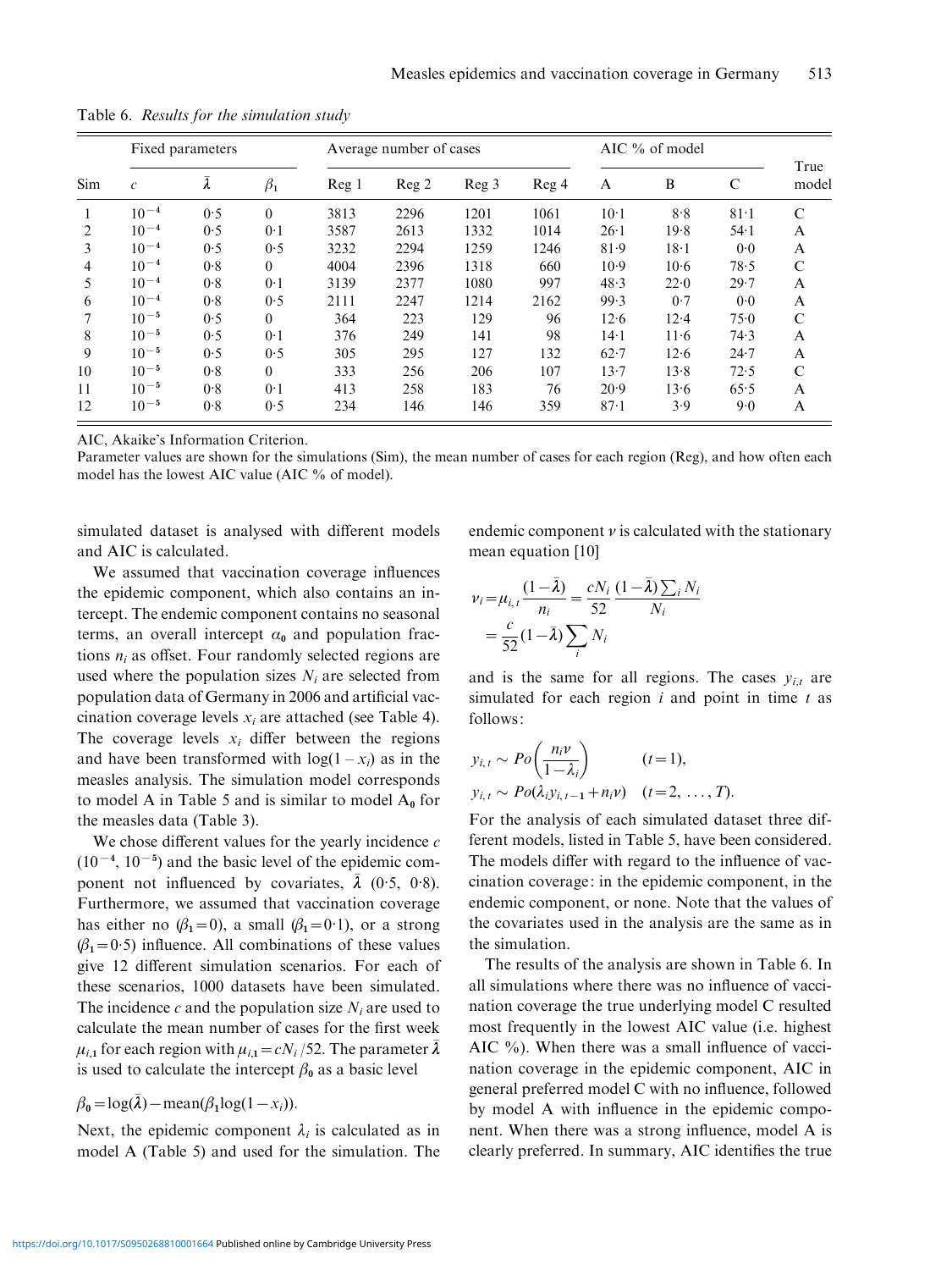underlying model as long as the influence of vaccination coverage is strong or non-existent.

# ACKNOWLEDGEMENTS

We thank J. C. M. Heijne and N. Low for valuable comments and suggestions. Financial support by the Swiss National Science Foundation is gratefully acknowledged.

# DECLARATION OF INTEREST

None.

#### **REFERENCES**

- 1. Muscat M, et al. Measles in Europe: an epidemiological assessment. Lancet 2009; 373: 383–389.
- 2. Wallinga J, Heijne JCM, Kretzschmar M. A measles epidemic threshold in a highly vaccinated population. PLoS Medicine 2005; 2: e316.
- 3. Siedler A, et al. Two outbreaks of measles in Germany 2005. Eurosurveillance 2006; 11: 131–134.
- 4. Wichmann O, et al. Large measles outbreak at a German public school, 2006. Pediatric Infectious Disease Journal 2007; 26: 782–786.
- 5. Bernard H, et al. An outbreak of measles in Lower Bavaria, Germany, January–June 2007. Eurosurveillance 2007; **12**: pii = 3278.
- 6. Wichmann O, et al. Further efforts needed to achieve measles elimination in Germany: results of an outbreak investigation. Bulletin of the World Health Organization 2009; 87: 108–115.
- 7. Cummings DAT, et al. Improved measles surveillance in Cameroon reveals two major dynamic patterns of incidence. International Journal of Infectious Diseases 2006; 10: 148–155.
- 8. Frank C, et al. Cattle density and Shiga toxin-producing Escherichia coli infection in Germany: increased risk for most but not all serogroups. Vector-Borne and Zoonotic Diseases 2008; 8: 635–643.
- 9. Hens N, et al. Estimating the impact of vaccination using age-time-dependent incidence rates of hepatitis B. Epidemiology and Infection 2008; 136: 341–351.
- 10. Held L, Höhle M, Hofmann M. A statistical framework for the analysis of multivariate infectious disease surveillance counts. Statistical Modelling 2005; 5: 187-199.
- 11. Robert Koch Institute. SurvStat (http://www3.rki.de/ SurvStat). Accessed 14 October 2009.
- 12. Robert Koch Institute. On vaccination coverage estimated at school entry examinations in Germany, 2006 [in German]. Epidemiologisches Bulletin 2008; 7: 55–57.
- 13. Lindsey JK, Jones B. Choosing among generalized linear models applied to medical data. Statistics in Medicine 1998; 17: 59–68.
- 14. Statistisches Bundesamt. 12411-0009 Projections of the resident population for German states on reference date (https://www-genesis.destatis.de/genesis/online/logon). Accessed 21 January 2009.
- 15. Kalies H, et al. Immunisation status of children in Germany: temporal trends and regional differences. European Journal of Pediatrics 2006; 165: 30–36.
- 16. Reiter S. Poethko-Müller C. Current vaccination coverage and immunization gaps of children and adolescents in Germany [in German]. Bundesgesundheitsblatt – Gesundheitsforschung – Gesundheitsschutz 2009; 52: 1037–1044.
- 17. Poethko-Müller C, et al. Vaccination coverage against measles in German-born and foreign-born children and identification of unvaccinated subgroups in Germany. Vaccine 2009; 27: 2563–2569.
- 18. Tischer A, Siedler A, Rasch G. Surveillance of measles in Germany [in German]. Gesundheitswesen 2001; 63: 703–709.
- 19. Hellenbrand W, et al. Progress toward measles elimination in Germany. Journal of Infectious Diseases 2003; 187 (Suppl. 1): S208–S216.
- 20. Palmgren J. Poisson distribution. In: Armitage P, Colton T, eds. Encyclopaedia of Biostatistics, 2nd edn. West Sussex: John Wiley and Sons, 2005, pp. 4109– 4113.
- 21. Kirkwood B, Sterne J. Essential Medical Statistics, 2nd edn, 2003. Malden: Wiley.
- 22. Kuhn L, Davidson LL, Durkin MS. Use of Poisson regression and time series analysis for detecting changes over time in rates of child injury following a prevention program. American Journal of Epidemiology 1994; 140: 943–955.
- 23. Paul M, Held L, Toschke M. Multivariate modelling of infectious disease surveillance data. Statistics in Medicine 2008; 27: 6250–6267.
- 24. Knorr-Held L, Richardson S. A hierarchical model for space-time surveillance data on meningococcal disease incidence. Journal of the Royal Statistical Society Series  $C$  2003; 52: 169-183.
- 25. Anderson RM, May RM. Infectious Diseases of Humans: Dynamics and Control. Oxford: Oxford University Press, 1991.
- 26. R Development Core Team.  $R$ : A Language and Environment for Statistical Computing. Vienna, Austria: R Foundation for Statistical Computing, 2009.
- 27. Höhle M. Surveillance: an R package for the monitoring of infectious diseases. Computational Statistics 2007; 22: 571–582.
- 28. Diggle PJ. Time Series. A Biostatistical Introduction. New York: Oxford University Press, 1990.
- 29. Fine PEM, Clarkson JA. Measles in England and Wales – I: An analysis of factors underlying seasonal patterns. International Journal of Epidemiology 1982; 11: 5–14.
- 30. Cliff AD, Haggett P. Statistical modelling of measles and influenza outbreaks. Statistical Methods in Medical Research 1993; 2: 43–73.
- 31. Finkenstädt BF, Grenfell BT. Time series modelling of childhood diseases: A dynamical systems approach.